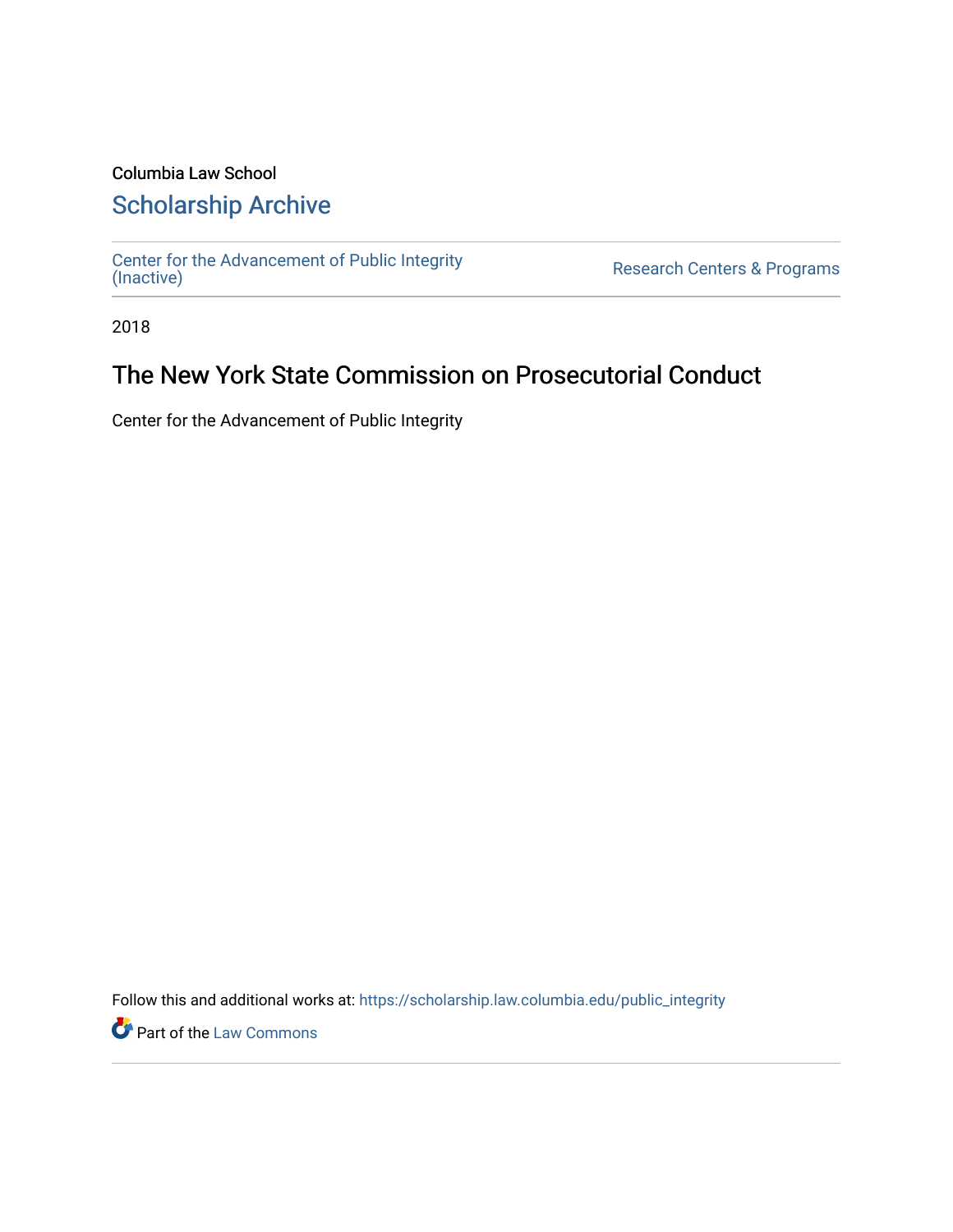# **The New York State Commission on Prosecutorial Conduct: What Comes Next?**

#### *Published: November 2, 2018*

#### *What is the New York State Commission on Prosecutorial Conduct?*

On August 20th, 2018, Governor Cuomo signed into law a bill that created the nation's first state commission on prosecutorial conduct (the "Commission"). Since its inception, the law has elicited strong opposition from prosecutors and prosecutorial groups and equally fervent advocacy among members of the New York defense bar and other supporters. Supporters claim that the law is an invaluable tool in the fight against unethical prosecutorial conduct, while opponents such as the District Attorneys Association of the State of New York ("DAASNY") claim that the law violates both the New York State and U.S. Constitution. On October 17, 2018, DAASNY was joined by David Soares, president of DAASNY representing all district attorneys, and Robert J. Masters, an assistant district attorney in Queens County representing all assistant district attorneys in the state of New York, in filing a legal challenge to the law. The complaint, filed in the Albany County Supreme Court, seeks declaratory as well as injunctive relief.

#### *The Current Law*

The Commission, which will be formed on January 1, 2019, will be tasked with overseeing New York State's 62 district attorneys and their assistant district attorneys, investigating instances of prosecutorial misconduct, and more controversially, probing into a prosecutor's qualifications and fitness to perform his or her official duties.[i](#page-4-0) Any member of the public, including a defendant, may submit a complaint alleging prosecutorial misconduct or challenging a prosecutor's fitness or qualification for offic[eii](#page-4-1). The Commission may also initiate an investigation *sua sponte*[.iii](#page-4-2) The Commission has power to subpoena and cross examine witnesses, demand records or documents, compel the cooperation of any agency they deem necessary for their investigation[iv](#page-4-3) and demand the appearance of a prosecutor who is under in[v](#page-4-4)estigation.<sup>v</sup> If a prosecutor's office has a reasonable belief that the Commission's investigation "will substantially interfere with the [prosecuting] agency's own investigation," then the prosecuting agency may "[inform] the commission of its basis for that position, [and] the commission shall only exercise its powers in a way that will not interfere with an agency's active investigation or prosecution."[vi](#page-4-5) Upon completion of its investigation, the Commission may admonish or censure a prosecutor or may recommend to the governor that a prosecutor be removed from office.[vii](#page-4-6) Decisions by the Commission are appealable to the New York Court of Appeals ("Court of Appeals") and the Court of Appeals may accept or reject the determined sanctions, impose different sanctions on the prosecutor, recommend the removal or retirement of the prosecutor or impose no sanction.<sup>[viii](#page-4-7)</sup>

Under the current law, the Commission will consist of eleven members. Three members will be appointed by the chief judge of the New York Court of Appeals (the "Chief Judge"), two each by the governor (a prosecutor and a public defender), assembly speaker, temporary president of the senate, and one each by the senate and assembly minority leader.<sup>[ix](#page-4-8)</sup> The members appointed by state legislators must consist of an "equal number of prosecutors and attorneys providing defense services."[x](#page-4-9) The initial appointees will serve terms of between two and four years, and subsequent appointees will serve four year terms. The Commission is permitted to delegate all of its investigative powers to panels of three of its members, with some notable

exceptions.<sup>[xi](#page-4-10)</sup> If an investigation rises to the point where a hearing is necessary, the Commission is required to hold the hearing with a quorum of at least eight members. After a hearing before the entire Commission, the Commission may determine that a prosecutor be admonished, censured, or recommend to the governor that a prosecutor be removed. If the Commission decides to take any official action following a hearing, at least six members of the commission must sign on.[xii](#page-4-11)

#### *The Proposed Amendment*

On August 13, Leslie Dubeck, counsel to New York Attorney General Barbara Underwood, sent Governor Cuomo a memo that outlined several potential constitutional issues in the Commission bill that was then sitting before the governor.[xiii](#page-4-12) A majority of the constitutional issues that she outlined were later included in the lawsuit filed by DAASNY on October 17th. Despite the constitutional concerns raised by the Attorney General's Office, the governor signed the bill into law on August 20th, after reaching an agreement with the legislature to address some of the constitutional issues in the bill via a chapter amendment.[xiv](#page-4-13)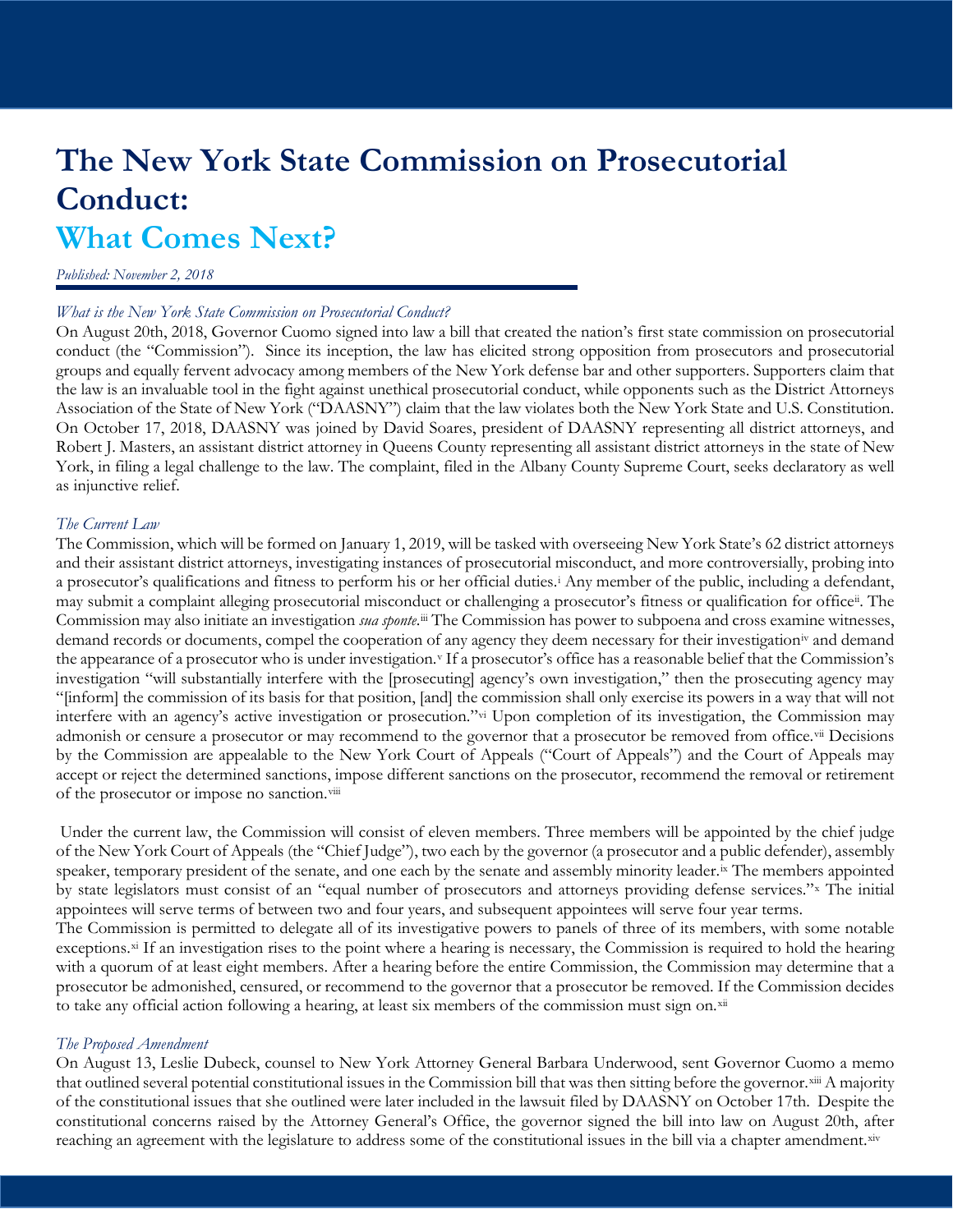The proposed amendment would: i) vest appellate jurisdiction in the New York Appellate Division ("Appellate Division") instead of the Court of Appeals, ii) require the Chief Judge to appoint retired, rather than active, judges to the Commission, iii) alter the appointee structure so that the governor appoints a majority of the Commission members and iv) include language, yet to be agreed upon, that would protect district attorneys from interference by the Commission in an active investigation or case.[xv](#page-4-14) The amendment is expected to be passed in January, when the state legislature reconvenes. However, the legislature is not obligated to pass the amendment, and with all members of the legislature up for re-election in November, there is the risk that the new legislature could choose to re-negotiate or refuse to pass the amendment.

#### *The Lawsuit*

On October 17th, DAASNY, joined by David Soares, representing all district attorneys, and Robert J. Masters, representing all assistant district attorneys, filed a challenge to the law forming the Commission, alleging that the law is unconstitutional on seven different grounds, seeking to enjoin the formation and operation of the Commission and seeking to have the law and the Commission declared unconstitutional under the New York and U.S. Constitution.[xvi](#page-4-15)

#### *Interference with the independence and core functions of the District Attorney's office.*

The complaint claims that the law forming the Commission violates the New York Constitution ("NY Constitution") by interfering with the independence and core functions of the District Attorney's office. The plaintiffs argue that well established New York case law forbids the legislature from substantially impairing the powers and duties of an office created by the NY Constitution.[xvii](#page-4-16) Since the office of the district attorne[y](#page-4-17) is created by the NY Constitution, the legislature is forbidden from substantially impairing the powers and duties of a district attorney.xviii By giving the Commission the power to take or threaten to take disciplinary action against any prosecutor for any decision, the statute impermissibly grants the Commission the power to interfere with prosecutorial decision making and operation of the office of the district attorney.[xix](#page-4-18) More specifically, the plaintiffs argue that the law violates the independence of the district attorney's office by granting the Commission the power to: i) grant immunity to any witness it chooses, ii) hold hearings and compel the appearance of any witness and any prosecutor, iii) investigate and discipline a prosecutor, *sua sponte*, for reasons such as the prosecutor's fitness for office and his qualifications for office, iv) publicly disclose any evidence that it may deem relevant or material to any investigation, even if such disclosure interferes with an ongoing law enforcement investigation. [xx](#page-4-19)

Additionally, the plaintiffs argue that the law interferes with the independence and core functions of the District Attorney by granting the Court of Appeals the power to suspend prosecutors while an investigation is ongoing.<sup>[xxi](#page-4-20)</sup> The proposed amendment will vest review authority in the Appellate Division instead, so presumably it will also vest the power to suspend prosecutors in the Appellate Division. However, it is unclear if this change of appellate review will actually cure the defect that the plaintiffs are alleging because the law still ultimately grants New York courts the power to suspend employees and elected officials of the executive branch.

#### *Violation of the Separation of Powers doctrine*

Second, the plaintiffs argue that the law violates separation of powers principles by allowing the legislative and judicial branch to encroach on the executive branch's prerogative to ensure that the laws of the state are faithfully executed.[xxii](#page-4-21) The plaintiffs Commission, composed of a majority of appointees appointed by the legislative branch. XXIII The plaintiffs also argue that the law first argue that the law vests executive oversight authority over executive branch e[m](#page-4-22)ployees within a hybrid body, the allows the judicial branch to encroach on executive branch authority by allowing the Court of Appeals to remove prosecutors[.xxiv](#page-4-23)

#### *Unlawful expansion of the jurisdiction of the Court of Appeals*

The plaintiffs argue that the statute also violates the NY Constitution by expanding the powers and jurisdiction of the Court of Appeals and of the Chief Judge of the Court of Appeals.[xxv](#page-4-24) As set forth in the NY Constitution, the Court of Appeals is a court of limited jurisdiction and the legislature may not expand its jurisdiction by legislative fiat.[xxvi](#page-4-25) Plaintiffs argue that the law expands the jurisdiction of the Court of Appeals and thus violates the Constitution by giving it the power to review determinations made by the Commission, suspend prosecutors and issue recommendations to the governor regarding removal of prosecutors. In addition, the plaintiffs argue that the law unconstitutionally expands the power of the Chief Judge by allowing him or her to appoint individuals to a non-judicial commission.

*Assignment of non-judicial functions to New York judges*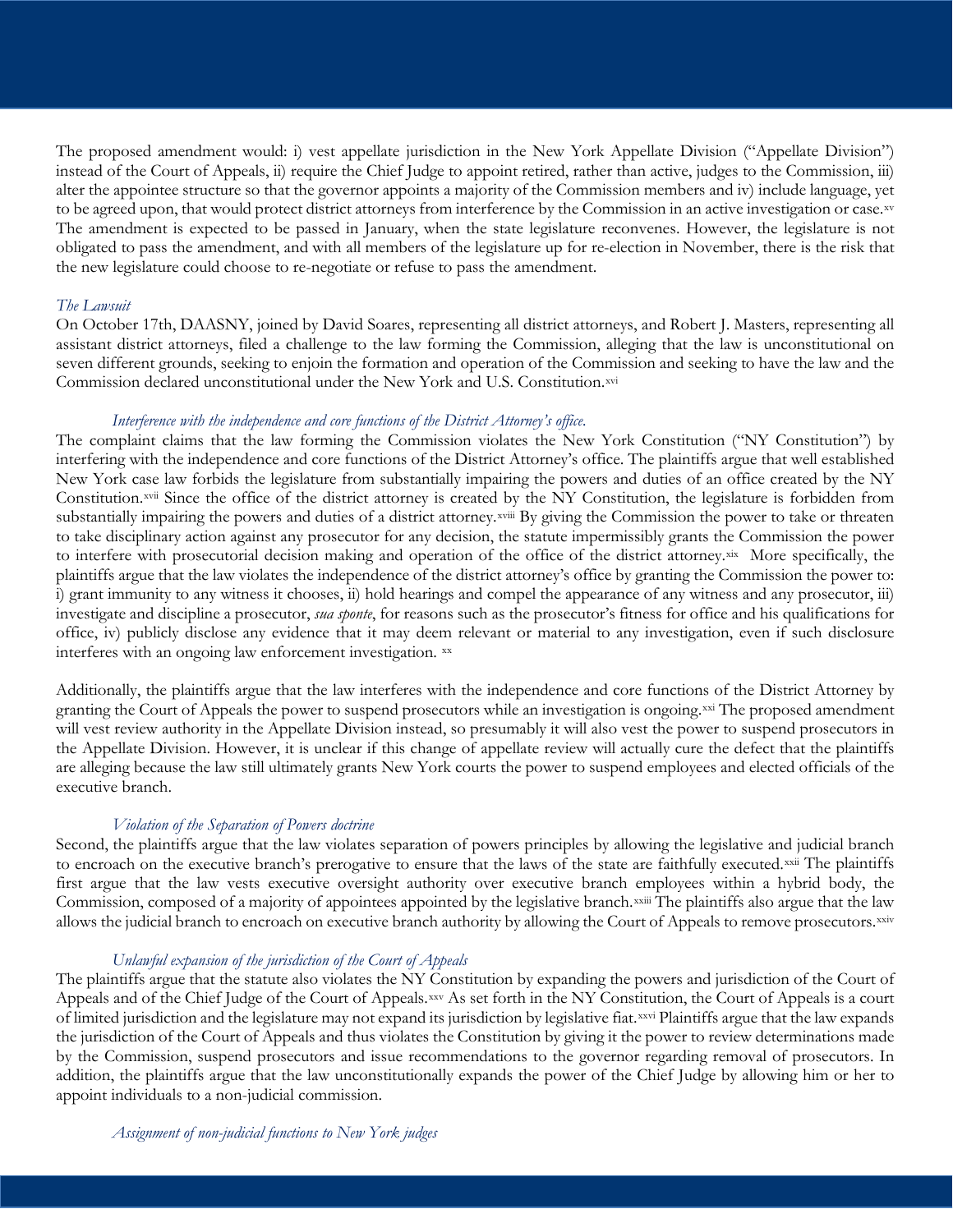Fourth, plaintiffs argue that the law violates the Constitution by assigning non-judicial functions to judges appointed to the Commission, the judges on the Court of Appeals, and the Chief Judge. According to the NY Constitution, New York judges may not "hold any other public office or trust except an office in relation to the administration of the courts, member of a constitutional convention or member of the armed forces of the United States or of the State of New York."xxvi[i](#page-4-26) Plaintiffs argue the impression of political partisanship among the judiciary. XXViii [U](#page-4-27)nder the current law, the judges appointed to the Commission that the purpose of this constitutional provision is to ensure that a judge's time is dedicated to their judicial duties and to avoid would engage, like the rest of the Commission members, in non-judicial functions including conducting investigations, conferring immunity upon witnesses involved in the Commission's investigation, and recommending the removal of prosecutors.[xxix](#page-4-28) Plaintiffs argue that the non-judicial functions assigned by the new law to the Court of Appeals are: "1) overseeing prosecutors' qualifications and performance of their executive duties, 2) removing prosecutors on an interim basis, and 3) issuing recommendations regarding the permanent removal of prosecutors."[xxx](#page-4-29) Finally, the plaintiffs argue that the law is unconstitutional as it grants the Chief Judge the power to appoint individuals to the Commission. [xxxi](#page-4-30)

#### *Intrusion on the exclusive jurisdiction of the Appellate Division*

The plaintiffs' fifth constitutional argument revolves around the law's intrusion on the exclusive jurisdiction of the Appellate Division over matters of attorney discipline. The plaintiffs argue that since Article VI, Section 4(k) of the NY Constitution states that the "appellate divisions of the supreme court shall have all the juri[sd](#page-4-31)iction possessed by them on the effective date of this article and such additional jurisdiction as may be prescribed by law,"xxxii then the appellate divisions have exclusive jurisdiction law violates the Constitution. xxxiii over matters of attorney discipline given that they had such exclusive jurisdiction when the aforementioned constitutional amendment was passed. By gra[nt](#page-4-32)ing the Commission concurrent authority to supervise prosecutors, the plaintiffs reason, the

#### *Due Process and Equal Protection violations*

The plaintiffs allege that the current law violates the prosecutors' due process and equal protection guarantees under the New York and U.S. Constitutions. The prosecutors' due process rights are violated, they argue, because the current law fails to "identify any standards by which the [Commission] is to decide whether to initiate an investigation, find that a complaint has been sustained, or determine whether or how to impose disciplinary sanctions against a prosecutor."xxxi[v](#page-4-33) The prosecutors' equal after 'a fair preponderance of the evidence' is found to support each essential element of the charges." xxxvi The divergence in protection guarantees are also violated because, unlike the current law at issue, the Uniform Rules of Attorney Discipline adopted by the Appellate Division of the Supreme Court (the "Uniform Rules") require that probable cause exist before formal disciplinary proceedings are initiated against attorneys in New York[xxxv](#page-4-34) and "formal disciplinar[y](#page-4-35) charges may only be sustained standards between the Commission and the Uniform Rules, plaintiffs argue, violates the equal protection rights of prosecutors under the New York and U.S. Constitutions.

#### *The Commission is not part of the civil department structure of the NY Constitution*

Under the NY Constitution, [N](#page-4-36)ew York State's executive and administrative functions must be organized under no more than twenty civil departments.xxxvii The Commission is not part of an existing civil department, is not a "temporary commission for appointed by the governor. XXXViii [P](#page-4-37)laintiffs argue that the Commission is "imbued with executive and administrative powers" and department. XXXIX Since it fails on all three fronts, the Commission violates the NY Constitution by being outside its mandated special purpose" and it cannot be considered a new civil department, plaintiffs contend, because it is not headed by an individual in order to p[as](#page-4-38)s constitutional muster, it must either be a temporary commission or part of an existing or new civil governmental organizational structure.

#### *What Comes Next?*

Defendants are expected to answer the complaint in mid-November and an initial trial conference before Judge Weinstein of the Albany County Supreme Court is set for November 16. No matter the outcome of this trial, it is expected that Judge Weinstein's decision will be appealed and the Court of Appeals will eventually be asked to weigh in. Under the current law, the Commission is expected to begin its operations on January 1, 2019, so Judge Weinstein's determination on the preliminary injunction will be significant. In addition, the New York legislature is expected to amend the current law, as per the agreement with Governor Cuomo, when it reconvenes in January. Since the amendment is supposed to address some of the constitutional infirmities raised by the plaintiffs, it will also be important to watch what strategies the parties to the lawsuit will adopt to address the amended law, if and when it is amended.